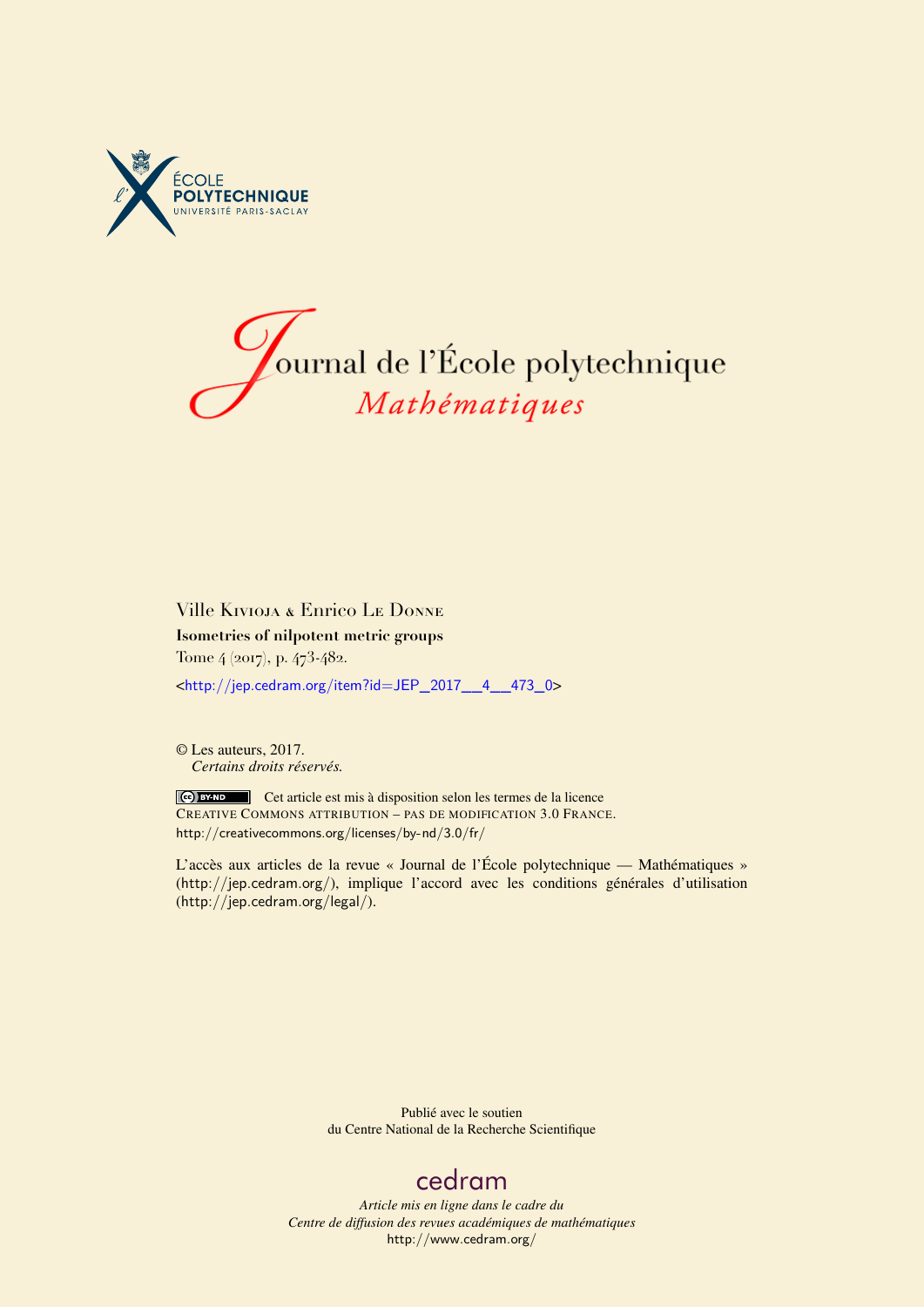# Journal de l'École polytechnique Tome 4, 2017, p. 473–482 **DOI: 10.5802/jep.48**

# ISOMETRIES OF NILPOTENT METRIC GROUPS

### by Ville Kivioja & Enrico Le Donne

 $\Lambda_{\text{BSTRACT}}$ . We consider Lie groups equipped with arbitrary distances. We only assume that the distances are left-invariant and induce the manifold topology. For brevity, we call such objects *metric Lie groups*. Apart from Riemannian Lie groups, distinguished examples are sub-Riemannian Lie groups, homogeneous groups, and, in particular, Carnot groups equipped with Carnot–Carathéodory distances. We study the regularity of isometries, i.e., distance-preserving homeomorphisms. Our first result is the analyticity of such maps between metric Lie groups. The second result is that if two metric Lie groups are connected and nilpotent then every isometry between the groups is the composition of a left translation and an isomorphism. There are counterexamples if one does not assume the groups to be either connected or nilpotent. The first result is based on a solution of the Hilbert's fifth problem by Montgomery and Zippin. The second result is proved, via the first result, reducing the problem to the Riemannian case, which was essentially solved by Wolf.

Résumé (Isométries de groupes métriques nilpotents). — Nous considérons des groupes de Lie munis de distances arbitraires. Nous supposons seulement que ces distances sont invariantes à gauche et induisent la topologie de la variété sous-jacente. Nous appelons *groupes de Lie métriques* de tel objets. Mis à part les groupes de Lie riemanniens, des exemples remarquables sont donnés par les groupes de Lie sous-riemanniens, les groupes homogènes et, en particulier, les groupes de Carnot munis de distances de Carnot–Carathéodory. Nous montrons la régularité des isométries, c'est-à-dire des homéomorphismes qui préservent la distance. Notre premier résultat est l'analyticité de telles applications entre des groupes de Lie métriques. Le second résultat est que, si deux groupes de Lie métriques sont connexes et nilpotents, alors toute isométrie entre ces groupes est la composition d'une translation à gauche et d'un isomorphisme. Il y a des contre-exemples si on ne suppose pas que les groupes sont connexes ou nilpotents. Le premier résultat repose sur la solution du cinquième problème de Hilbert par Montgomery et Zippin. Le second résultat est démontré à l'aide du premier, en réduisant le problème au cas riemannien, cas qui a été essentiellement résolu par Wolf.

#### **CONTENTS**

MATHEMATICAL SUBJECT CLASSIFICATION (2010). - 22E25, 53C30, 22F30. Keywords. — Isometries, nilpotent groups, affine transformations, nilradical.

E.L.D. acknowledges the support of the Academy of Finland project no. 288501.

e-ISSN: 2270-518X <http://jep.cedram.org/>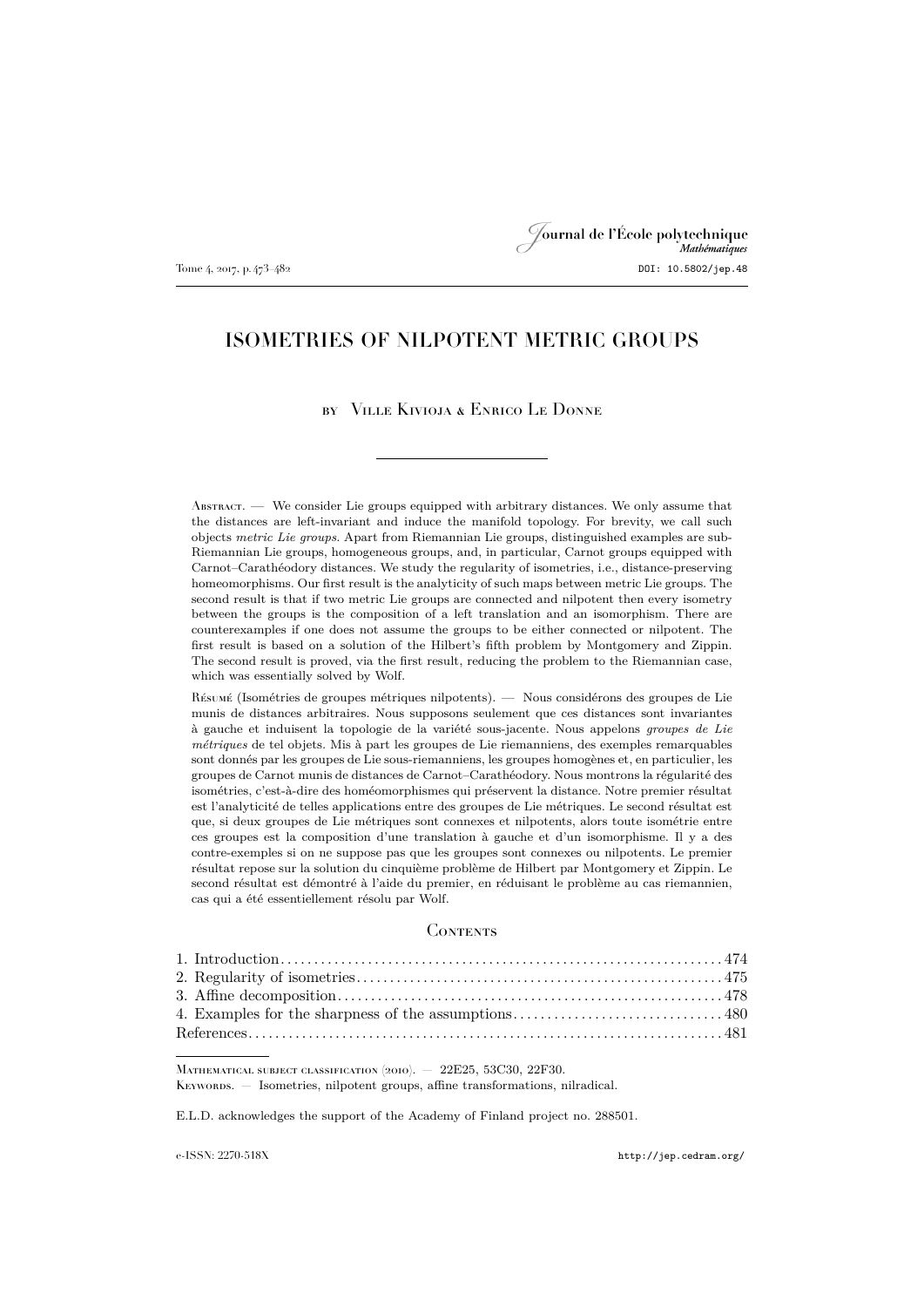## 1. Introduction

<span id="page-2-0"></span>In this paper, with the term *metric Lie group* we mean a Lie group equipped with a left-invariant distance that induces the manifold topology. An *isometry* is a distancepreserving bijection. Hence, a priori it is only a homeomorphism. As a general fact we show the following regularity result.

<span id="page-2-2"></span>Theorem 1.1. — *Isometries between metric Lie groups are analytic maps.*

We say that a map between groups is *affine* if it is the composition of a left translation and a group homomorphism. For nilpotent groups we have the following stronger result.

<span id="page-2-1"></span>Theorem 1.2. — *Isometries between nilpotent connected metric Lie groups are affine.*

In particular we have that

<span id="page-2-3"></span>(1.2.i) two isometric nilpotent connected metric Lie groups are isomorphic;

<span id="page-2-4"></span> $(1.2.ii)$  given a connected metric Lie group N, its isometry group Isom $(N)$ , which always is a Lie group, is a semidirect product if  $N$  is nilpotent. Namely,

$$
Isom(N) = N \rtimes \text{AutIsom}(N),
$$

where N is seen inside Isom(N) as left translations and AutIsom(N) denotes the group of automorphisms of N that are isometries.

Moreover, with the above notation, we have

<span id="page-2-5"></span> $(1.2.iii)$  N is a maximal connected nilpotent subgroup of Isom $(N)$  and the Lie algebra of N is the nilradical of the Lie algebra of  $\text{Isom}(N)$ , see Section [3.2.](#page-7-0)

Theorem [1.2](#page-2-1) is a generalization of previous results. On the one hand, in the case of nilpotent Lie groups equipped with left-invariant *Riemannian* distances the result is essentially known from the work of Wolf, see [\[Wol63,](#page-10-0) [Wil82\]](#page-10-1) and Remark [3.3.](#page-7-1) On the other hand, Theorem [1.2](#page-2-1) has been shown in the case of Carnot groups equipped with Carnot–Carathéodory distances, see [\[Pan89,](#page-10-2) [Ham90,](#page-10-3) [Kis03,](#page-10-4) [LO16\]](#page-10-5). In fact our strategy of proofs is built on both [\[Wol63\]](#page-10-0) and [\[LO16\]](#page-10-5).

Examples of groups not considered before are sub-Riemannian, and more generally sub-Finsler, groups that are not Carnot groups (i.e., the sub-Riemannian structure is not coming from the first layer of a stratification), together with their subgroups, and their snowflakes. Other examples are given by the Heisenberg group equipped with the Korányi gauge and, more generally, by any other homogeneous group (in the sense of Folland and Stein), i.e., a graded group equipped with a homogeneous norm, see more in [\[LN16,](#page-10-6) [LR17\]](#page-10-7).

We remark that both assumptions 'connectedness' and 'nilpotency' are necessary for Theorem [1.2](#page-2-1) to hold. In this respect in Section [4](#page-8-0) we provide some counterexamples.

The large-scale analogue of Theorem [1.2](#page-2-1) is a challenging open problem that has raised a lot of attention since the papers of Pansu and Shalom [\[Pan89,](#page-10-2) [Sha04\]](#page-10-8). What is expected is that if two finitely generated nilpotent groups are torsion-free, then every quasi-isometry between them induces an isomorphism between their Malcev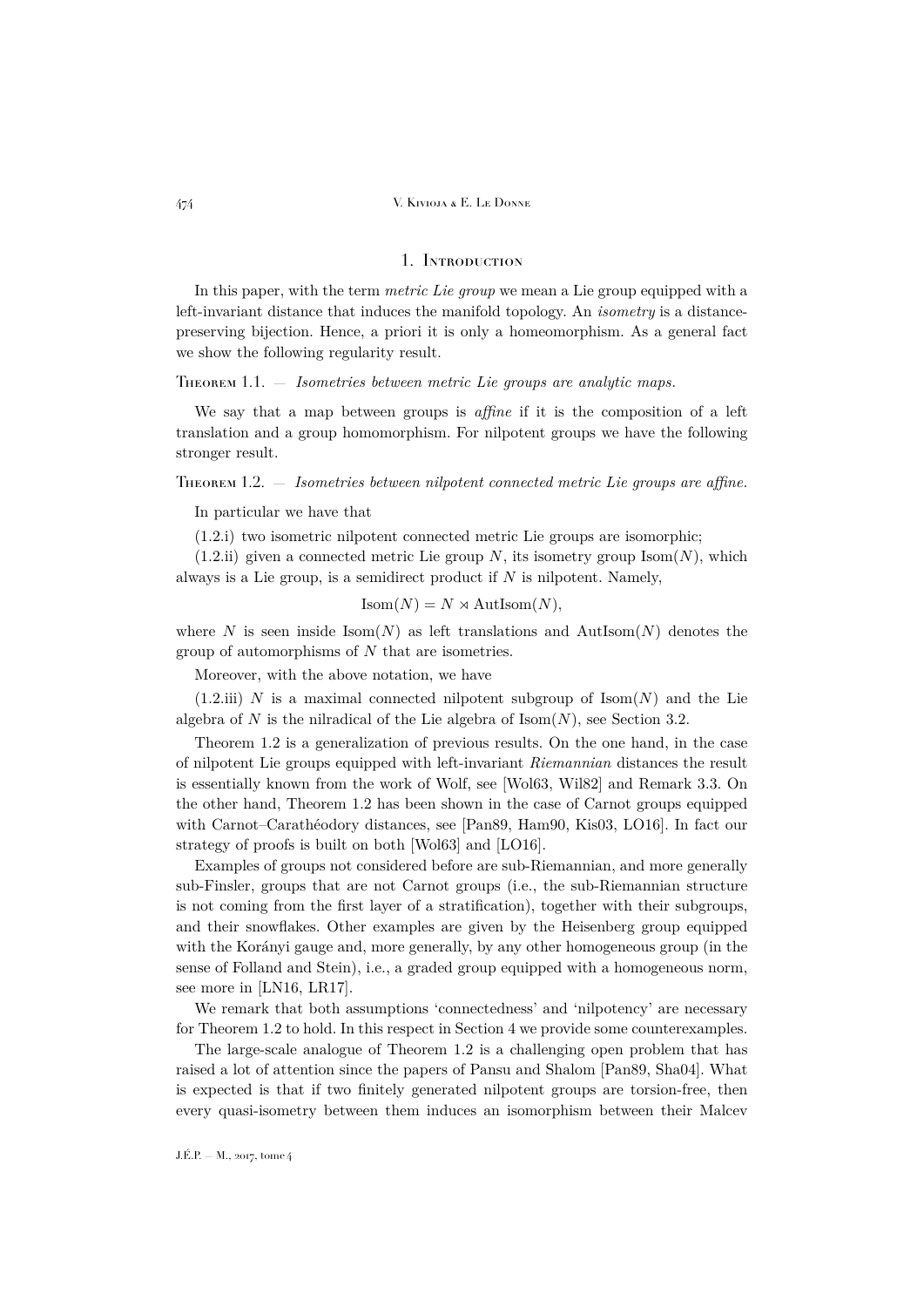completions. The quasi-isometric classification of locally compact groups is also a very active area, see the (quasi-)survey [\[Cor15\]](#page-9-1).

We spend the rest of the introduction to explain the strategy of the proofs of the two theorems and the structure of the paper. To study isometries between two metric Lie groups, we first treat the case when the two groups are the same, i.e., they are isometric via a Lie group isomorphism. If M is a connected metric Lie group, we consider its isometry group  $G$ , that is, the set of self-isometries of  $M$  equipped with the composition rule and the compact-open topology. Hence, the group  $G$  acts continuously, transitively and by isometries on  $M$ . It is crucial that  $G$  is a locally compact group. This latter fact follows from Ascoli–Arzelà Theorem but it needs some argument since closed balls are not necessarily assumed to be compact. At this point, the theory of locally compact groups, [\[MZ74\]](#page-10-9), provides a Lie group structure on G such that the action  $G \cap M$  is smooth, see Section [2.1.](#page-3-1)

Assume that  $M_1, M_2$  are metric Lie groups and  $F: M_1 \rightarrow M_2$  is an isometry. We consider the above-mentioned Lie group structures on the respective isometry groups  $G_1, G_2$ . The conjugation by F provides a map from  $G_1$  to  $G_2$  that is a continuous homomorphism between Lie groups, hence it is analytic. This observation will give the conclusion of the proof of Theorem [1.1,](#page-2-2) see Section [2.2.](#page-4-0)

An important consequence of Theorem [1.1](#page-2-2) is that every isometry between metric Lie groups can be seen as a Riemannian isometry. Namely, for every map  $F: M_1 \to M_2$ as above there are Riemannian left-invariant structures  $g_1, g_2$  such that  $F: (M_1, g_1) \rightarrow$  $(M_2, g_2)$  is a Riemannian isometry, see Proposition [2.4.](#page-5-0) Of a separate interest is the fact that the Riemannian structures can be chosen independently of F. Together with Wolf's study of nilpotent Riemannian Lie groups, Theorem [1.2](#page-2-1) and the other statements now follow.

We also show that if  $M$  is a group equipped with a left-invariant distance, then its isometries are affine if and only if its isometry group G splits as semi-direct product

$$
G = M \rtimes \text{Stab}_1(G),
$$

where  $\text{Stab}_1(G)$  is the set of isometries fixing the identity element 1 of M. We provide the simple proof in Lemma [3.2.](#page-6-1)

*Acknowledgement*. — The authors thank M. Jablonski, A. Ottazzi, P. Petersen, and the referee for helpful discussions. In particular, Remark [3.3](#page-7-1) is due to the referee.

### 2. Regularity of isometries

<span id="page-3-1"></span><span id="page-3-0"></span>2.1. LIE GROUP STRUCTURE OF ISOMETRY GROUPS. — The first aim of this section is to show that the isometry group of a metric Lie group is a Lie group. Such a fact is a consequence of the solution of the Hilbert's fifth problem by Montgomery–Zippin, together with the observation that the isometry group is locally compact. This latter property follows by Ascoli–Arzelà Theorem.

We stress that a metric Lie group  $(M, d)$  may not be boundedly compact. Namely, the closed balls  $\overline{B}_d(1_M, r) := \{p \in M : d(p, 1_M) \leq r\}$  with respect to d may not be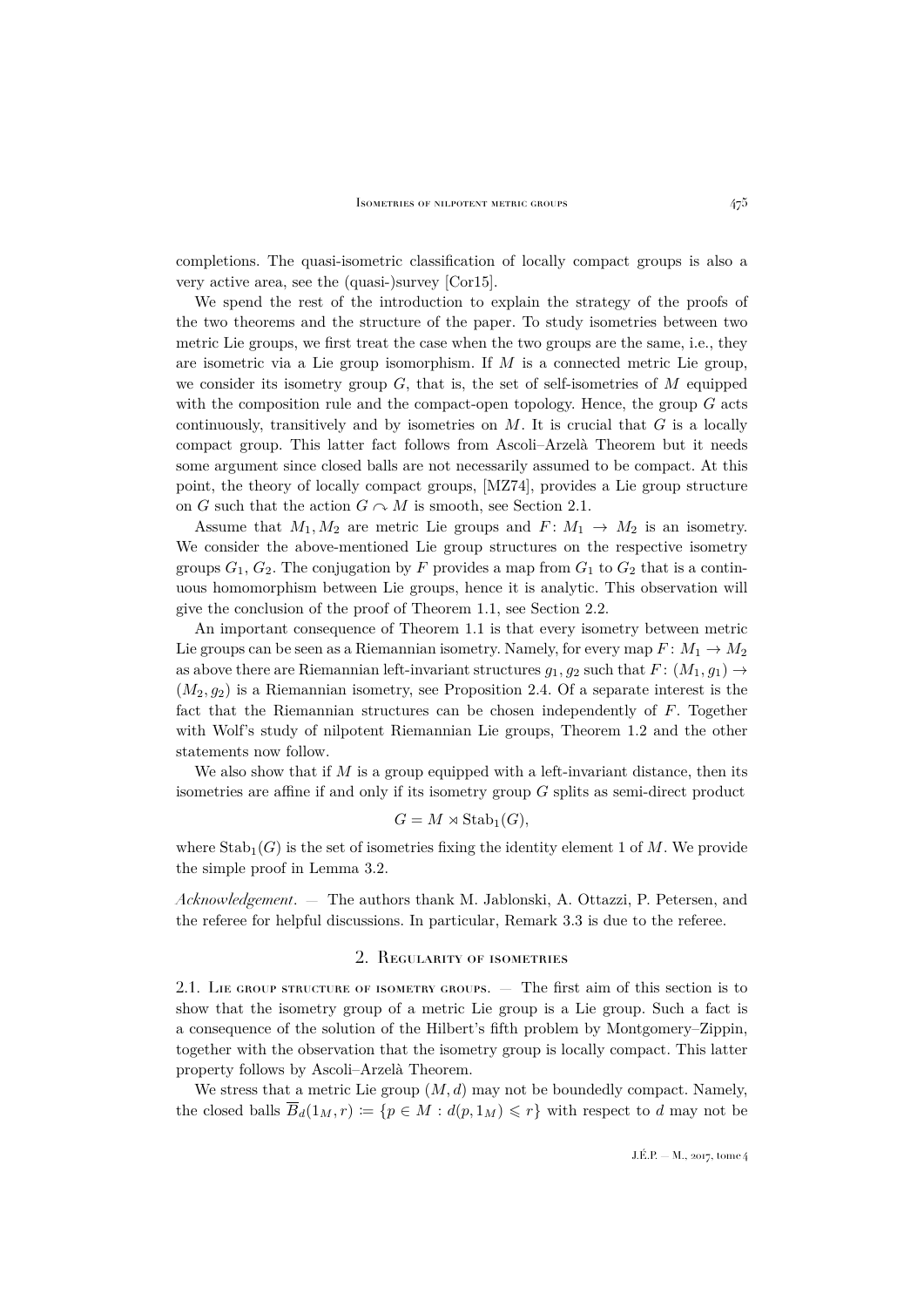compact. For example, this is the case for the distance  $\min\{d_E, 1\}$  on R, where  $d_E$ denotes the Euclidean distance.

<span id="page-4-1"></span>REMARK 2.1.  $-$  If  $(M, d)$  is a connected metric Lie group, then there exists a distance  $\rho$ such that  $(M, \rho)$  is a metric Lie group that is boundedly compact and Isom $(M, d)$  $\text{Isom}(M, \rho)$ . Indeed, since the topology induced by d is the manifold topology, then there exists some  $r_0 > 0$  such that  $\overline{B}_d(1_M, r_0)$  is compact. Then we can consider the distance

$$
\rho(p,q) := \inf \left\{ \sum_{i=1}^k d(p_{i-1}, p_i) : k \in \mathbb{N}, \, p_i \in M, \, p_0 = p, \, p_k = q, \, d(p_{i-1}, p_i) \leq r_0 \right\}.
$$

Once can check that  $(M, \rho)$  is a metric Lie group, for all  $r > 0$  the set  $\overline{B}_o(1_M, r)$  is compact, and  $\text{Isom}(M, d) \subseteq \text{Isom}(M, \rho)$ .

Let us clarify now why the isometry group of a connected metric Lie group is locally compact, which was not justified in [\[LO16\]](#page-10-5). With the terminology of Remark [2.1](#page-4-1) the stabilizer S of 1 in Isom $(M, d)$  is a closed subgroup of the stabilizer  $S_\rho$  of 1 in Isom $(M, \rho)$ . Furthermore, for any  $r > 0$  and  $f \in S_\rho$  we have that  $f(\overline{B}_\rho(1,r)) =$  $\overline{B}_o(1,r)$ , which is compact. Hence, the maps from S restricted to  $\overline{B}(1,r)$  form an equi-uniformly continuous and pointwise precompact family. Ascoli–Arzelà Theorem implies that  $S_\rho$  is compact, being also closed in  $C^0(M,M)$ . Consequently, S is compact and because M is locally compact, then also  $\text{Isom}(G, d)$  is locally compact. At this point we are allowed to use the theory of locally compact groups after Gleason– Montgomery–Zippin [\[MZ74\]](#page-10-9). In fact, the argument in [\[LO16,](#page-10-5) Prop. 4.5] concludes the proof of the following result.

<span id="page-4-2"></span>Proposition 2.2. — *Let* M *be a metric Lie group with isometry group* G*. Assume that* M *is connected.*

(1) The stabilizers of the action  $G \cap M$  are compact.

(2) *The topological group* G *is a Lie group (finite dimensional and with finitely many connected components) acting analytically on* M*.*

REMARK 2.3.  $-$  The assumption of M being connected in Proposition [2.2](#page-4-2) is necessary. Indeed, one can take as a counterexample the group  $\mathbb Z$  with the discrete distance.

<span id="page-4-0"></span>2.2. Proof of smoothness.  $-$  With the use of Proposition [2.2,](#page-4-2) we give the proof of the analyticity of isometries (Theorem [1.1\)](#page-2-2). We remark that in the Riemannian setting the classical result of Myers and Steenrod gives smoothness of isometries, see [\[MS39\]](#page-10-10), and more generally [\[CL16\]](#page-9-2). However, the following proof is different in spirit and, nonetheless, it will imply (see Proposition [2.4\)](#page-5-0) that such metric isometries are Riemannian isometries for some Riemannian structures.

*Proof of Theorem* [1.1.](#page-2-2)  $\qquad \text{Let } F \colon M_1 \to M_2$  be an isometry between metric Lie groups. Without loss of generality we may assume that  $F(1_{M_1}) = 1_{M_2}$  and that both  $M_1$ and  $M_2$  are connected, since left translations are analytic isometries and connected components of identity elements are open. By Proposition [2.2,](#page-4-2) for  $i \in \{1, 2\}$ , the space

J.É.P. — M., 2017, tome 4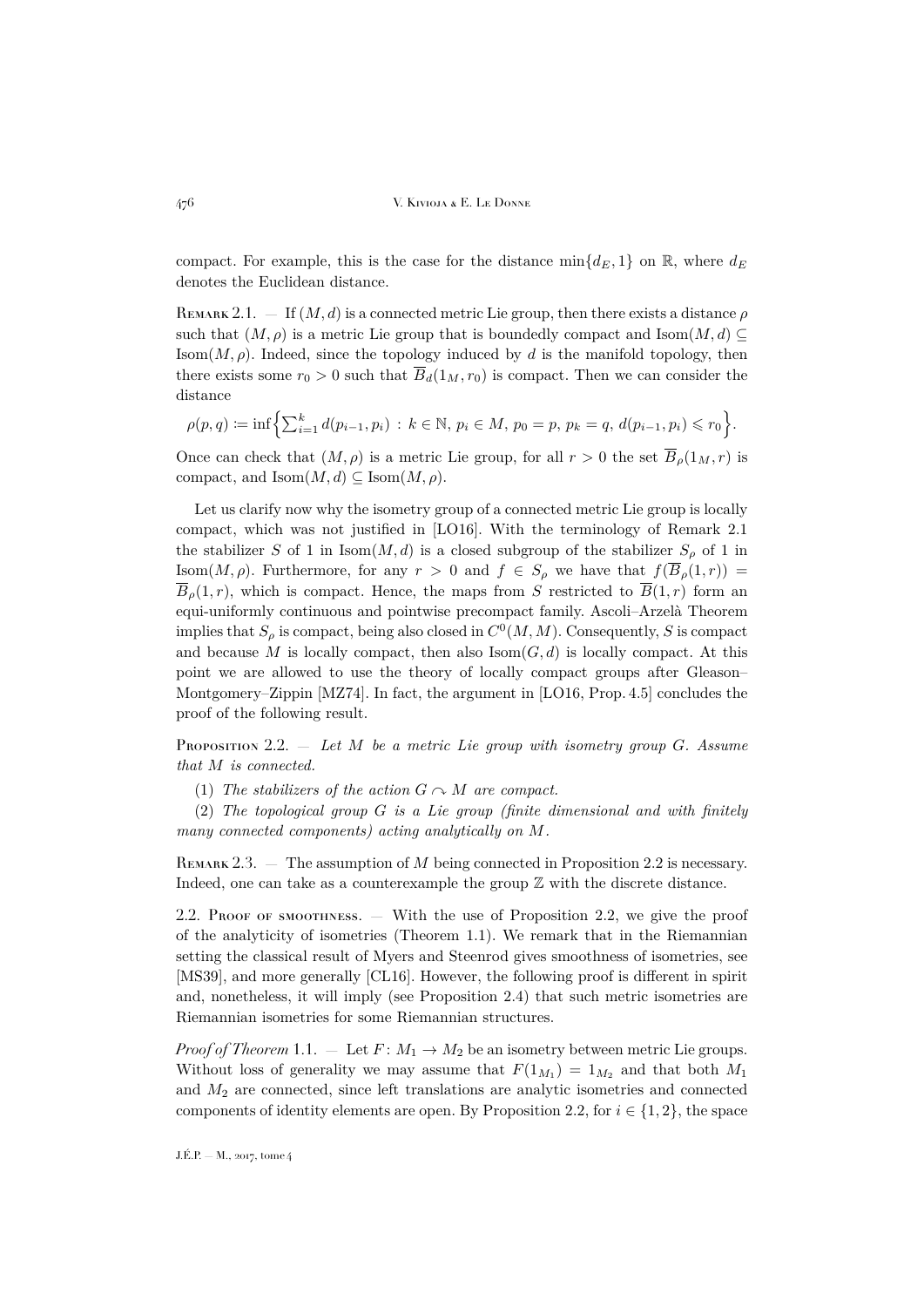$G_i \coloneqq \text{Isom}(M_i)$  is a Lie group. The map  $\mathbb{C}_F: G_1 \to G_2$  defined as  $I \mapsto F \circ I \circ F^{-1}$ is a group isomorphism that is continuous, see [\[Are46,](#page-9-3) Th. 4]. Hence, the map  $C_F$  is analytic, see [\[Hel01,](#page-10-11) p. 117, Th. 2.6].

Consider also the inclusion  $\iota: M_1 \to G_1, m \mapsto L_m$ , which is analytic being a continuous homomorphism, and the orbit map  $\sigma: G_2 \to M_2$ ,  $I \mapsto I(1_{M_2})$ , which is analytic since the action is analytic (Proposition [2.2\)](#page-4-2). We deduce that  $\sigma \circ C_F \circ \iota$  is analytic. We claim that this map is F. Indeed, for any  $m \in M_1$  it holds

$$
(\sigma \circ C_F \circ \iota)(m) = \sigma(F \circ L_m \circ F^{-1}) = (F \circ L_m \circ F^{-1})(1_{M_2}) = F(m).
$$

2.3. Isometries as Riemannian isometries. — We show next that isometries between metric Lie groups are actually Riemannian isometries for some left-invariant structures. Let us point out that when  $M$  is a Lie group and  $g$  is a left-invariant Riemannian metric tensor on  $g$ , then one has an induced Riemannian distance  $d<sub>g</sub>$  and, by the the-orem of Myers and Steenrod [\[MS39\]](#page-10-10), the group  $\text{Isom}(M, d_q)$  of distance-preserving bijections coincides with the group  $\text{Isom}(M, g)$  of tensor-preserving diffeomorphisms. In what follows we shall write  $(M, g)$  to denote the metric Lie group  $(M, d_g)$ .

<span id="page-5-0"></span>PROPOSITION 2.4.  $\equiv$  *If*  $(M_1, d_1)$  *and*  $(M_2, d_2)$  *are connected metric Lie groups, then there exist left-invariant Riemannian metrics*  $g_1$  *and*  $g_2$  *on*  $M_1$  *and*  $M_2$ *, respectively, such that*  $\text{Isom}(M_i, d_i) \subseteq \text{Isom}(M_i, g_i)$  *for*  $i \in \{1, 2\}$  *and for all isometries*  $F: (M_1, d_1) \rightarrow (M_2, d_2)$  *the map*  $F: (M_1, g_1) \rightarrow (M_2, g_2)$  *is a Riemannian isometry.* 

Let us first deal with the case  $(M_1, d_1) = (M_2, d_2)$ .

<span id="page-5-1"></span>Lemma 2.5.  $\equiv$  *If*  $(M, d)$  *is a connected metric Lie group, then there is a Riemannian metric* g *such that*  $\text{Isom}(M, d) \subseteq \text{Isom}(M, g)$ .

*Proof of Lemma* [2.5.](#page-5-1) — Fix a scalar product  $\langle \cdot, \cdot \rangle$  on the tangent space  $T_1M$  at the identity 1 of M. From Proposition [2.2,](#page-4-2) the stabilizer S of 1 in  $\text{Isom}(M, d)$  is compact and acts smoothly on M. Let  $\mu_S$  be the probability Haar measure on S. Consider for  $v, w \in T_1M$ 

<span id="page-5-2"></span>
$$
\langle v, w \rangle \coloneqq \int_S \langle \! \langle \mathrm{d} Fv, \mathrm{d} Fw \rangle \! \rangle \, \mathrm{d} \mu_S(F).
$$

Then  $\langle \cdot, \cdot \rangle$  defines an S-invariant scalar product on  $T_1M$ , and one can take g as the left-invariant Riemannian metric that coincides with  $\langle \cdot, \cdot \rangle$  at the identity.

*Proof of Proposition* [2.4.](#page-5-0) — By Lemma [2.5](#page-5-1) let  $g_2$  be a Riemannian metric on  $M_2$  with (2.6)  $\text{Isom}(M_2, d_2) \subseteq \text{Isom}(M_2, q_2).$ 

Fix  $F: (M_1, d_1) \to (M_2, d_2)$  an isometry. By Theorem [1.1](#page-2-2) the map F is smooth, and we may define a Riemannian metric on  $M_1$  by  $g_1 := F^* g_2$ . There are two things to check: (a)  $\text{Isom}(M_1, d_1) \subseteq \text{Isom}(M_1, g_1)$ , which in particular gives that  $g_1$  is leftinvariant and (b) every isometry  $H: (M_1, d_1) \to (M_2, d_2)$  is an isometry of Riemannian manifolds.

For part (a), since by construction  $F$  is also a Riemannian isometry, the map  $I \mapsto F \circ I \circ F^{-1}$  is a bijection between  $\text{Isom}(M_1, d_1)$  and  $\text{Isom}(M_2, d_2)$  and between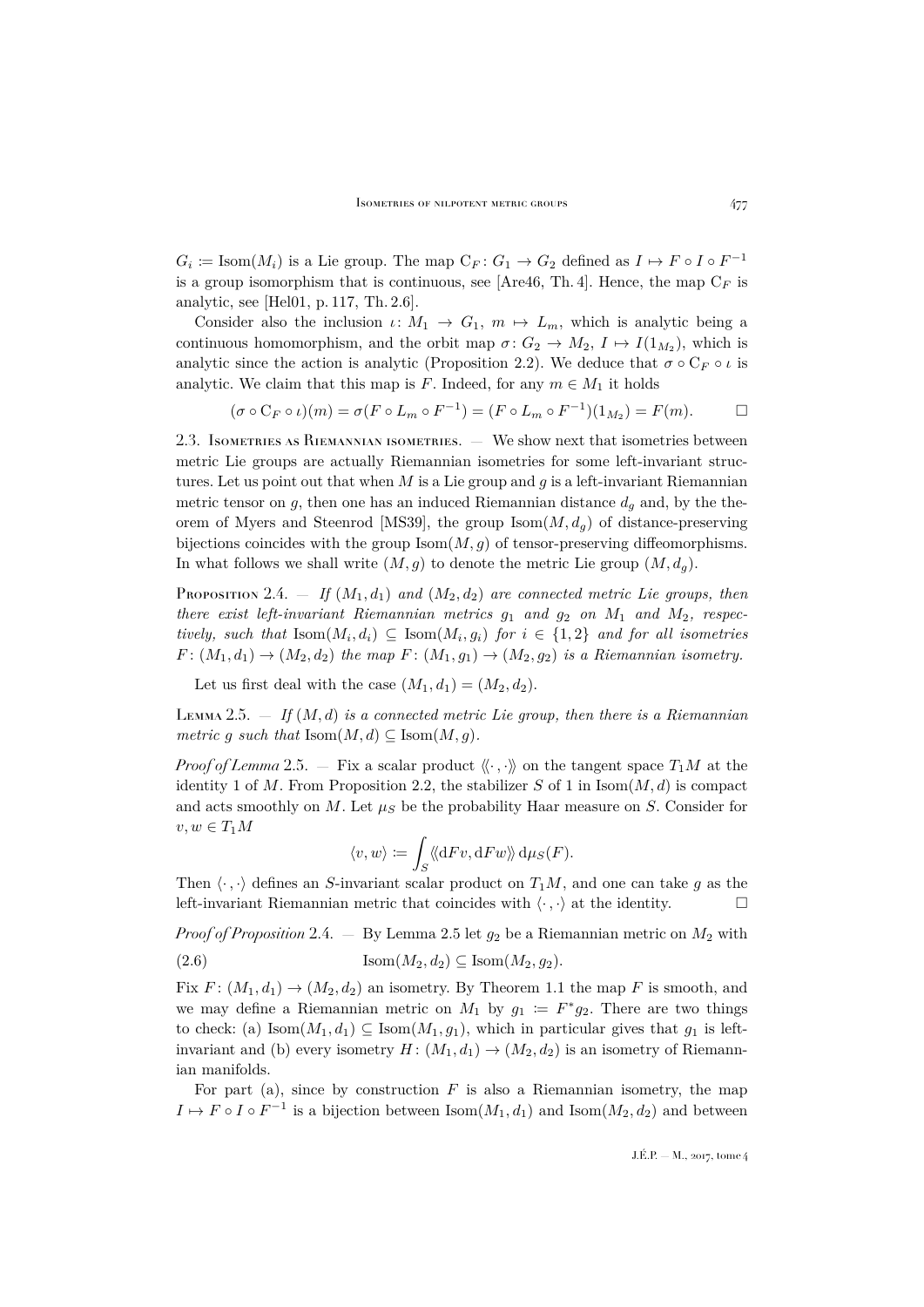Isom $(M_1, g_1)$  and Isom $(M_2, g_2)$ . Therefore the inclusion [\(2.6\)](#page-5-2) implies the inclusion  $\mathrm{Isom}(M_1, d_1) \subseteq \mathrm{Isom}(M_1, q_1).$ 

For part (b), since  $H \circ F^{-1} \in \text{Isom}(M_2, d_2) \subseteq \text{Isom}(M_2, g_2)$ , then  $(H \circ F^{-1})^* g_2 = g_2$ . Consequently, we get  $H^*g_2 = F^*(H \circ F^{-1})^*g_2 = g_1$ .

## 3. Affine decomposition

<span id="page-6-0"></span>3.1. PRELIMINARY LEMMAS.  $-$  Given a group M we denote by  $M<sup>L</sup>$  the group of left translations on  $M$ . The following two results make sense in the settings of groups equipped with left-invariant distances. We call such groups *metric groups*.

<span id="page-6-2"></span>LEMMA 3.1.  $-$  Let  $M_1$  and  $M_2$  be metric groups. Suppose  $F: M_1 \rightarrow M_2$  is an isometry and  $F \circ M_1^L \circ F^{-1} = M_2^L$ . Then *F* is affine.

*Proof.* – Up to precomposing with a translation, we assume that  $F(1_{M_1}) = 1_{M_2}$ . So we want to prove that F is an isomorphism. The map  $C_F$ : Isom $(M_1) \to \text{Isom}(M_2)$ ,  $I \mapsto F \circ I \circ F^{-1}$ , is an isomorphism and by assumption it gives an isomorphism between  $M_1^L$  and  $M_2^L$ . We claim that F is the same isomorphism when identifying  $M_i$ with  $M_i^L$ . Namely, we want to show that for all  $m \in M_1$  we have  $L_{F(m)} = C_F(L_m)$ . By assumption, for every  $m_1 \in M_1$  there exists  $m_2 \in M_2$  such that  $L_{m_2} = C_F(L_{m_1})$ . Evaluating at  $1_{M_2}$ , we get

$$
m_2 = L_{m_2}(1_{M_2}) = C_F(L_{m_1})(1_{M_2}) = F(L_{m_1}(F^{-1}(1_{M_2}))) = F(m_1).
$$

With the next result we clarify that the condition of self-isometries being affine is equivalent to left translations being a normal subgroup of the group of isometries. Equivalently, we have a semi-direct product decomposition of the isometry group. Namely, given a metric group  $M$  and denoting by  $G$  the isometry group and by  $\text{Stab}_1(G)$  the stabilizer of the identity element, M has affine isometries if and only if  $G = M^L \rtimes \text{Stab}_1(G)$ . We denote by  $\text{Aff}(M)$  the group of affine maps from M to M and by  $Aut(M)$  the group of automorphisms of  $M$ .

<span id="page-6-1"></span>Lemma 3.2. — *Let* M *be a metric group with isometry group* G*. Then the following are equivalent:*

(a)  $M^L \triangleleft G$ , *i.e.*,  $F \circ M^L \circ F^{-1} = M^L$ , for all  $F \in G$ ; (b)  $G < \text{Aff}(M)$ ; (c)  $\text{Stab}_1(G) < \text{Aut}(M)$ ; (d)  $G = M^L \rtimes \text{Stab}_1(G)$ ; (e)  $G = M^L \rtimes (G \cap \text{Aut}(M))$ .

*Proof.* — Property (a) implies (b) by Lemma [3.1.](#page-6-2) Regarding the fact that (b) implies (a), consider a map  $F \in G$ , which we know to be of the form  $F = \tau \circ \Phi$  with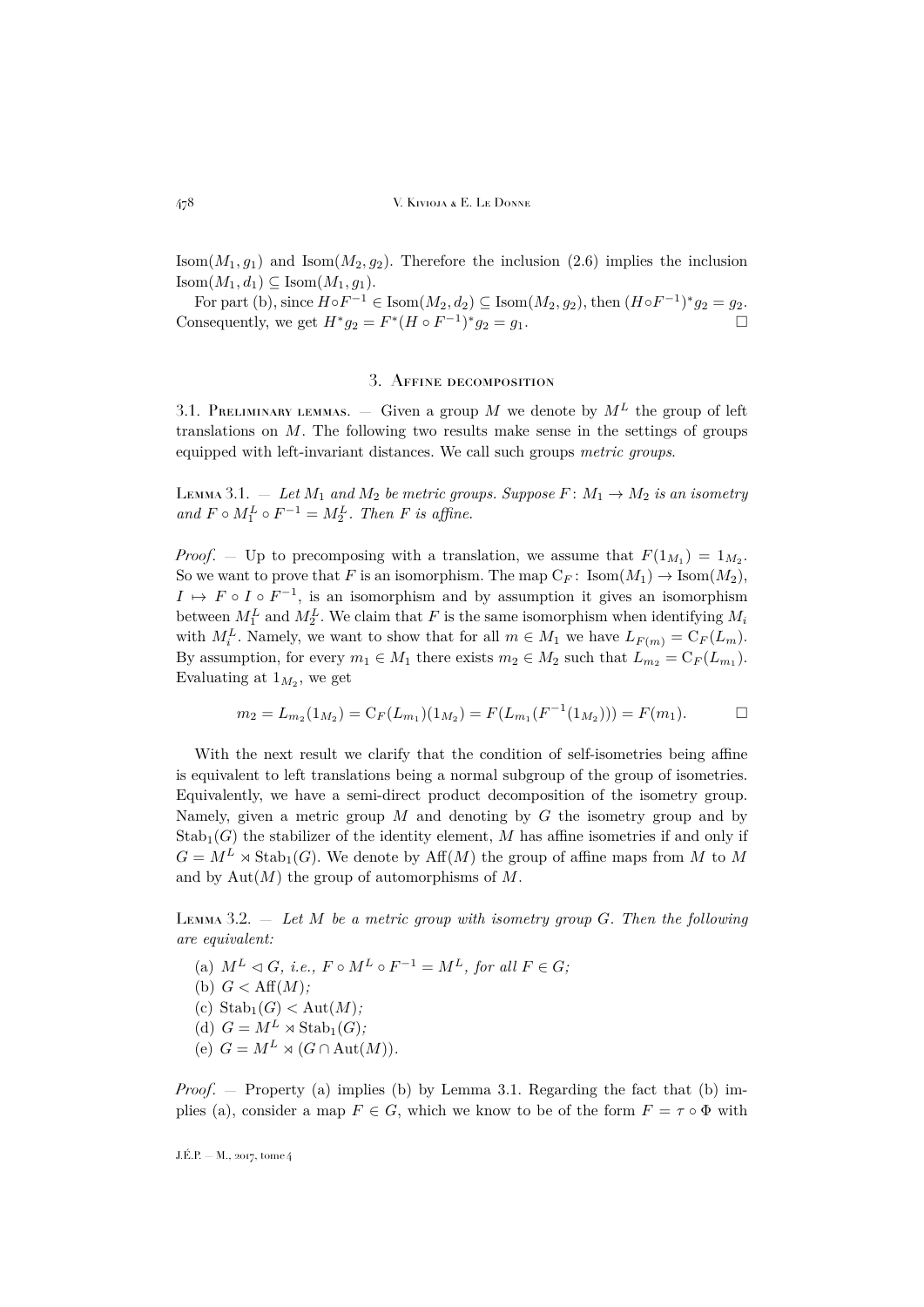$\tau \in M^L$  and  $\Phi \in \text{Aut}(M)$ . For all  $p \in M$  we get

$$
F \circ L_p \circ F^{-1} = (\tau \circ \Phi) \circ L_p \circ (\tau \circ \Phi)^{-1}
$$
  
=  $\tau \circ \Phi \circ L_p \circ \Phi^{-1} \circ \tau^{-1}$   
=  $\tau \circ L_{\Phi(p)} \circ \Phi \circ \Phi^{-1} \circ \tau^{-1}$   
=  $\tau \circ L_{\Phi(p)} \circ \tau^{-1} \in M^L$ ,

which gives  $M^L \lhd G$ .

The equivalence of (b) with (c) is trivial. The equivalence of (a) with (d) follows from the facts  $M^L \cdot \text{Stab}_1(G) = G$  and  $M^L \cap \text{Stab}_1(G) = \{id\}$ . Finally, (e) implies (d), and (e) is implied by (d) together with (c).  $\Box$ 

<span id="page-7-1"></span>REMARK 3.3.  $-$  As said in the introduction, Theorem [1.2](#page-2-1) is essentially due to Wolf in the Riemannian setting. Indeed, in [\[Wol63,](#page-10-0) p. 278, Th. 4.2] he proved the semi-direct product decomposition of the isometry group of a Riemannian nilpotent Lie group, which is equivalent to self-isometries being affine, as in the lemma above. To conclude that an isometry  $F: N_1 \to N_2$  between Riemannian nilpotent Lie groups is affine, one considers the self-isometry of the product  $N_1 \times N_2$  given by  $(n, m) \mapsto (F^{-1}(m), F(n))$ . Also, one can check that the proof of [\[Wil82,](#page-10-1) Th. 3] gives the same result.

<span id="page-7-0"></span>3.2. Theorem [1.2](#page-2-1) from Proposition [2.4.](#page-5-0) — For every Riemannian nilpotent Lie group Wolf proved a characterization of the group inside its isometry group. In fact, he described the nilpotent group as the nilradical of its isometry group. We shall give the same characterization in the general setting. We introduce some terminology inspired by [\[Wol63,](#page-10-0) [Wil82,](#page-10-1) [GW88\]](#page-10-12).

DEFINITION 3.4 (Nilradical condition).  $-$  Let  $\mathfrak g$  be a Lie algebra. The *nilradical* of  $\mathfrak g$ , denoted by  $nil(g)$ , is the largest nilpotent ideal of g. We say that a connected metric Lie group N with isometry group  $\text{Isom}(N)$  satisfies *the nilradical condition* if it holds

<span id="page-7-2"></span>(3.5) 
$$
\text{Lie}(N^L) = \text{nil}(\text{Lie}(\text{Isom}(N))).
$$

Clearly, a metric Lie group  $N$  can satisfy the nilradical condition only if it is nilpotent. The nilradical of a Lie algebra g can also be defined as the sum of all nilpotent ideals of g, see [\[HN12,](#page-10-13) Def. 5.2.10].

<span id="page-7-3"></span>REMARK 3.6. — The nilradical condition is satisfied by Riemannian nilpotent Lie groups, where the distance is induced by a left-invariant metric tensor. Such a result was proved by Wolf [\[Wol63,](#page-10-0) p. 278, Th. 4.2], see also [\[Wil82,](#page-10-1) p. 341 Th. 2]. Actually. Wolf proved the stronger statement that such a group  $N$  is a maximal connected nilpotent subgroup inside  $\text{Isom}(N)$ , which implies the nilradical condition since  $N^L \triangleleft \text{Isom}(N)$ . Clearly, there may be several maximal connected nilpotent subgroups inside  $\mathrm{Isom}(N)$ .

The nilradical condition is an algebraic characterization of the Lie algebra of a nilpotent metric Lie group inside the Lie algebra of its isometry group. Hence, by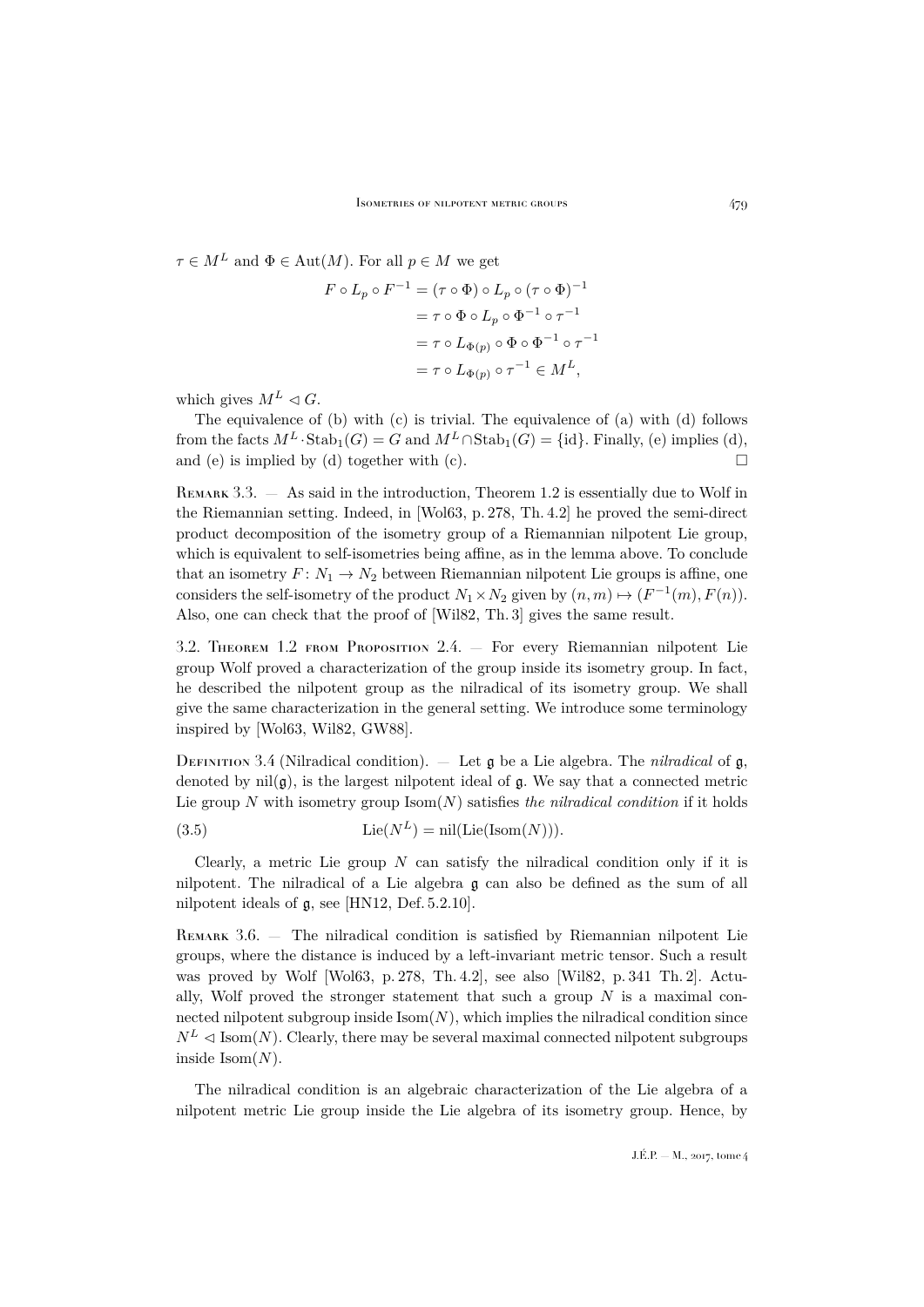Lemma [3.1](#page-6-2) it is clear that if two connected metric Lie groups  $N_1$  and  $N_2$  satisfy the nilradical condition [\(3.5\)](#page-7-2), then any isometry  $F: N_1 \to N_2$  is affine. Indeed, the map  $I \mapsto F \circ I \circ F^{-1}$  induces a Lie algebra isomorphism between Lie(Isom( $N_1$ )) and  $Lie(Isom(N_2))$ , and therefore, since the exponential map is surjective, one concludes that the map sends  $N_1^L$  to  $N_2^L$ .

We also mention that the work of Wolf, together with the work of Gordon and Wilson, is one of the initial steps in the study of (Riemannian) nilmanifolds, solvmanifolds, and homogeneous Ricci solitons, see [\[GW88,](#page-10-12) [Jab15a,](#page-10-14) [Jab15b\]](#page-10-15).

*Proof of Theorem* [1.2.](#page-2-1) – Let  $F: (N_1, d_1) \rightarrow (N_2, d_2)$  be an isometry between two nilpotent connected metric Lie groups. By Proposition [2.4](#page-5-0) for  $i \in \{1,2\}$  there exist left-invariant metric tensors  $g_i$  on  $N_i$  such that  $F: (N_1, g_1) \to (N_2, g_2)$  is a Riemann-ian isometry. By Remark [3.3,](#page-7-1) the map  $F$  is affine. In particular, we have  $(1.2.i)$ .

Because of Lemma [3.2](#page-6-1) we also deduce that the isometry group of a nilpotent connected metric Lie group  $N$  has the semi-direct product decomposition  $(1.2.ii)$ . Regarding  $(1.2.iii)$ , given such a group N we use again Proposition [2.4](#page-5-0) and have that  $N \subseteq \text{Isom}(N) \subseteq \text{Isom}(N, q)$ , for some left-invariant metric tensor q on N. By Remark [3.6,](#page-7-3) the group  $N^L$  is a maximal connected nilpotent subgroup inside Isom(N, q), thus also inside Isom(N). Since from [\(1.2.ii\)](#page-2-4) we have  $N^L \triangleleft \text{Isom}(N)$ , Lie( $N^L$ ) is an ideal of Lie(Isom(N)). Thus, by the maximality of N, we deduce the nilradical condition [\(3.5\)](#page-7-2).

#### 4. Examples for the sharpness of the assumptions

<span id="page-8-0"></span>In this section we provide several examples to illustrate the sharpness of the assumptions in Theorem [1.2.](#page-2-1) Namely, we show that if one of the groups is not assumed connected and nilpotent then there may be isometries that are not affine.

Regarding the connectedness assumption, there are examples of Abelian metric Lie groups with finitely many components for which some isometries are not affine. One of the simplest examples is the subgroup of  $\mathbb C$  consisting of the four points  $\{1, i, -1, -i\}$ equipped with the discrete distance. Here every permutation is an isometry. However, any automorphism needs to fix −1, since it is the only point of order 2.

Regarding the nilpotent assumption, there are both compact and non-compact examples. We remark that in any group equipped with a bi-invariant distance the involution is an isometry. Consequently, every compact group admits a distance for which the involution is an isometry. Such a map is a group isomorphism only if the group is Abelian. Nonetheless, we point out the following fact which is a consequence of the work of Baum–Browder and Ochiai–Takahashi, see [\[BB65,](#page-9-4) [OT76\]](#page-10-16) and also [\[Sch68,](#page-10-17) [HK85\]](#page-10-18).

<span id="page-8-1"></span>COROLLARY  $4.1. - Let G_1, G_2$  *be connected compact simple metric Lie groups. If*  $F: G_1 \rightarrow G_2$  *is an isometry, then*  $G_1$  *and*  $G_2$  *are isomorphic as Lie groups. If, moreover,*  $G_1, G_2$  *are the same metric Lie group and* F *is homotopic to the identity map via isometries, then* F *is affine.*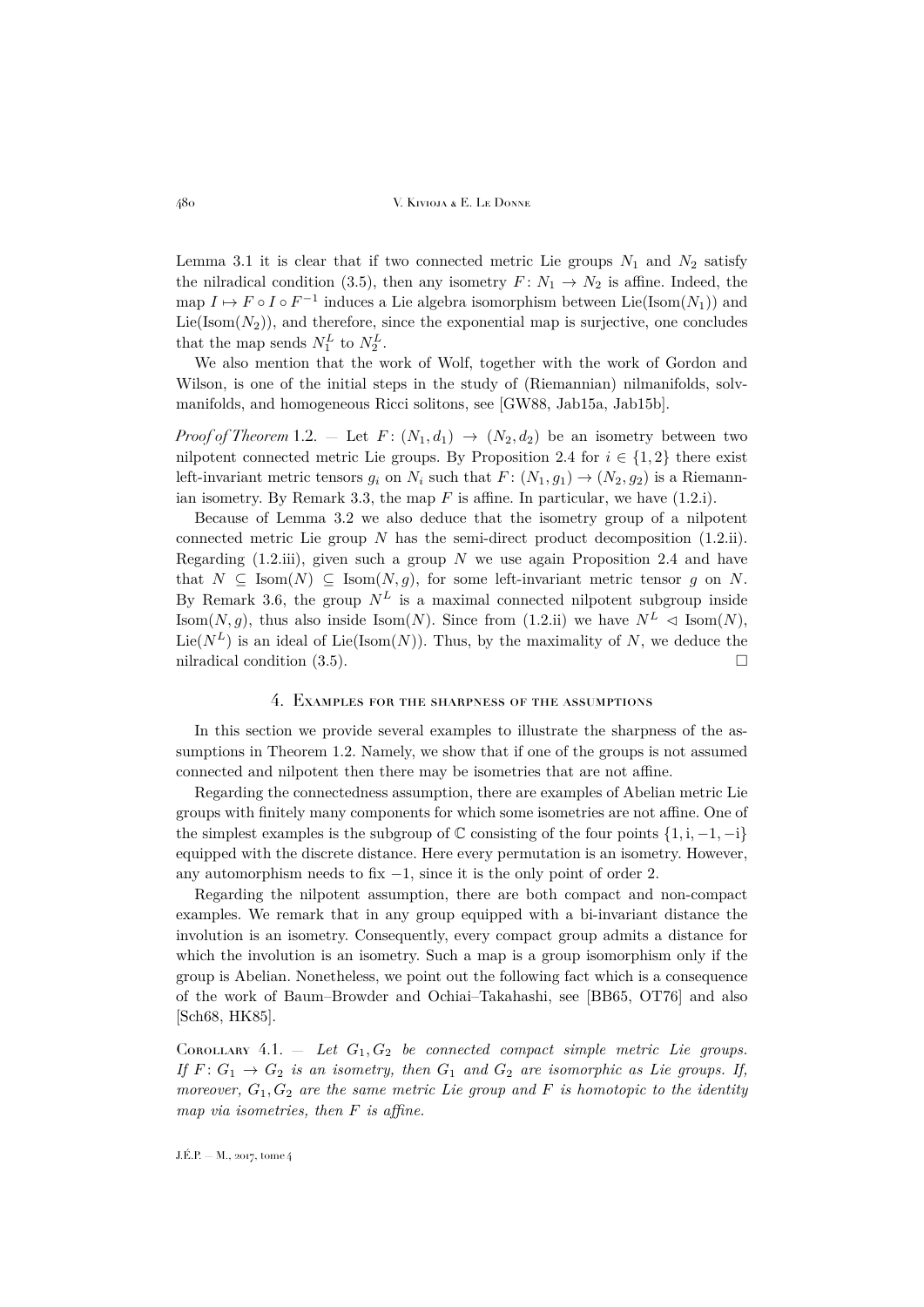We point out that there exist examples of pairs of metric Lie groups that are isomorphic as Lie groups and are isometric, but are not isomorphic as metric Lie groups: an example is the rototranslation group (see below) with different Euclidean distances.

Other interesting results for isometries between compact groups can be found in [\[Oze77\]](#page-10-19) and [\[Gor80\]](#page-10-20).

The conclusion of Corollary [4.1](#page-8-1) may not hold for arbitrary connected metric Lie groups. In fact, we recall the following example, due to Milnor [\[Mil76,](#page-10-21) Cor. 4.8], of a group that is solvable and isometric to the Euclidean 3-space. Let  $G$  be the universal cover of the group of orientation-preserving isometries of the Euclidean plane, which is also called the rototranslation group. Such a group admits coordinates making it diffeomorphic to  $\mathbb{R}^3$  with the product

$$
\begin{bmatrix} x \\ y \\ z \end{bmatrix} \cdot \begin{bmatrix} x' \\ y' \\ z' \end{bmatrix} = \begin{bmatrix} \cos z - \sin z & 0 \\ \sin z & \cos z & 0 \\ 0 & 0 & 1 \end{bmatrix} \begin{bmatrix} x' \\ y' \\ z' \end{bmatrix} + \begin{bmatrix} x \\ y \\ z \end{bmatrix}.
$$

In these coordinates, the Euclidean metric is left-invariant. On the one hand, one can check that the isometries that are also automorphisms of G form a 1-dimensional space. On the other hand, the isometries fixing the identity element and homotopic to the identity map form a group isomorphic to  $SO(3)$ . Hence, we conclude that not all such isometries are affine. Moreover, this group gives an example of a non-nilpotent metric Lie group isometric (but not isomorphic) to a nilpotent connected metric Lie group, namely the Euclidean 3-space.

Notice that also the Riemannian metric with orthonormal frame  $\partial_x, \partial_y, 2\partial_z$  gives a left-invariant structure on  $G$ , which is isometric to the previous one, but there is no isometric automorphism between the two structures. Hence, these spaces are not isomorphic as metric Lie groups.

A further study of metric Lie groups isometric to nilpotent metric Lie groups can be found in  $[CKL^+]$  $[CKL^+]$ . In the simply connected case, such groups are exactly the solvable groups of type R.

We finally recall another example. The unit disc in the plane admits a group structure that makes the hyperbolic distance left-invariant. In this metric Lie group not all isometries are affine.

#### <span id="page-9-0"></span>**REFERENCES**

- <span id="page-9-3"></span>[Are46] R. Arens – "Topologies for homeomorphism groups", *Amer. J. Math.* **68** (1946), p. 593–610.
- <span id="page-9-4"></span>[BB65] P. F. Baum & W. Browder – "The cohomology of quotients of classical groups", *Topology* **3** (1965), p. 305–336.
- <span id="page-9-2"></span>[CL16] L. Capogna & E. Le Donne – "Smoothness of subRiemannian isometries", *Amer. J. Math.* **138** (2016), no. 5, p. 1439–1454.
- <span id="page-9-1"></span>[Cor15] Y. CORNULIER – "On the quasi-isometric classification of locally compact groups", [arXiv:](http://arxiv.org/abs/1212.2229) [1212.2229](http://arxiv.org/abs/1212.2229), 2015.
- <span id="page-9-5"></span>[CKL+] M. Cowling, V. Kivioja, E. Le Donne, E., S. Nicolussi Golo & A. Ottazzi – "From homogeneous metric spaces to Lie groups", in preparation.